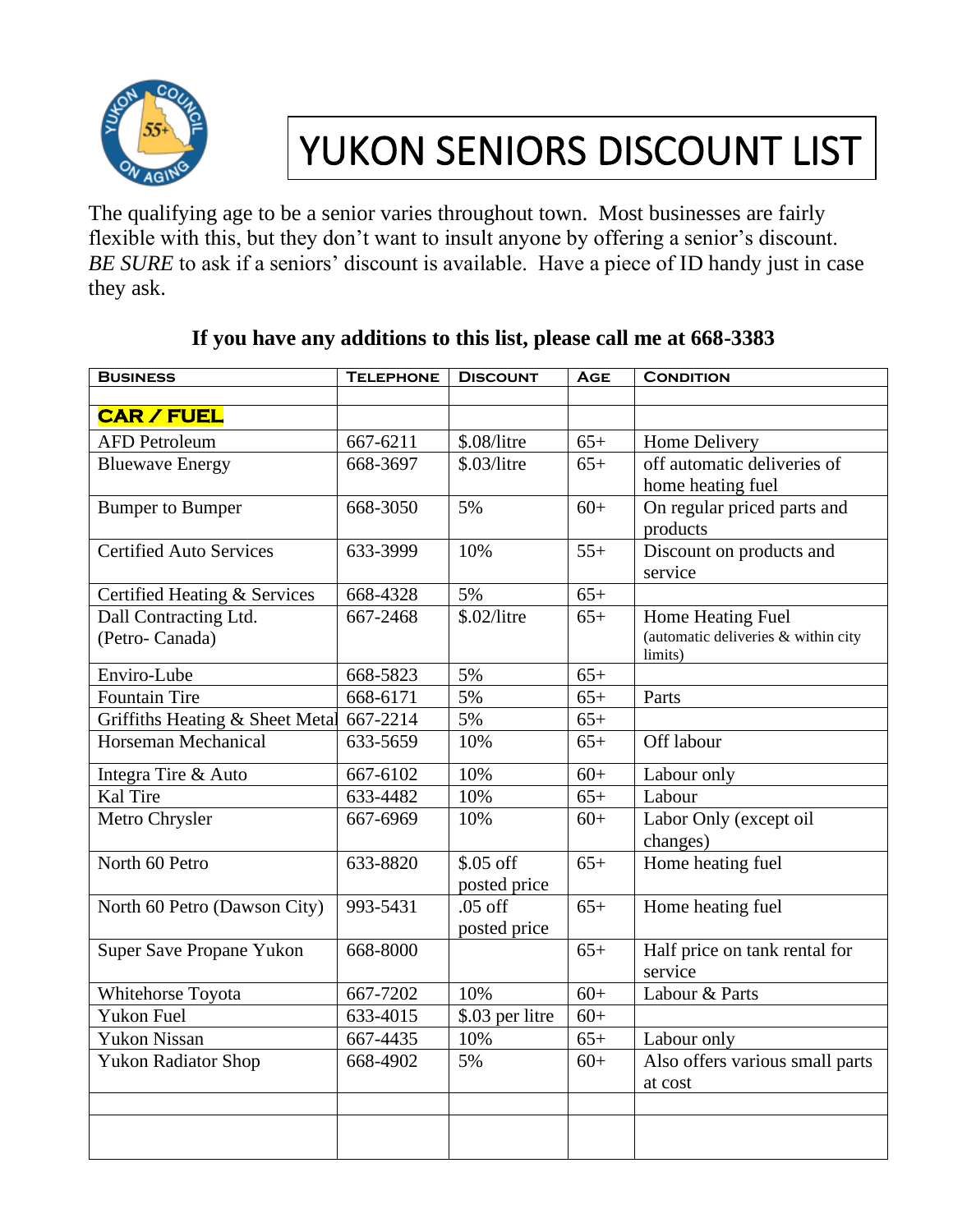| <b>HOME / OFFICE</b>               |                |              |        |                                                       |
|------------------------------------|----------------|--------------|--------|-------------------------------------------------------|
| All for You Consignment            | 456-2234       | 10%          | $60+$  | On furniture items only $-$ not                       |
| <b>Store</b>                       |                |              |        | on sale                                               |
| <b>Bulldog Plumbing</b>            | 333-9358       |              | $60+$  | Flat rate - \$60.00 per hr.                           |
| Care and Share Family Help         | 393-2273       | Varies       | Varies | Can organize, clean and help                          |
| <b>Services</b>                    |                |              |        | de-clutter lives                                      |
| Carpet Clean                       | 668-5702       | 10%          | $60+$  |                                                       |
| <b>Clean Choices</b>               | 667-4786       | 15%          | $70+$  |                                                       |
| City of Whitehorse                 | 667-5118       |              |        | Under $65 - 50\%$ to max \$450.                       |
| <b>Homeowners Grant</b>            |                |              |        | $-65$ and older $-75\%$ off to                        |
|                                    |                |              |        | max \$500                                             |
| City of Whitehorse Utility         | 667-6401       | \$500.00/yr  | $65+$  | For Water, Sewer, & Garbage                           |
| Grant                              |                |              |        | - Submit applications between                         |
|                                    |                |              |        | October 15 <sup>th</sup> to December 31 <sup>st</sup> |
|                                    |                |              |        | each year.                                            |
| <b>Direct Deliveries</b>           | 668-4444       | 10%          | $65+$  |                                                       |
| Erik's Audio Electronics           | 668-6543       | 15%          | $60+$  | On Selected Merchandise                               |
| <b>Far North Gutters</b>           | 667-4444       | 10%          | $60+$  | Free estimates.                                       |
| For Hire Plumbing                  | 668-2760       | 10%          |        | Discount on Parts and labour                          |
| Goodman's Appliances               | 668-4844       | 10%          | $65+$  | Discount on parts and service                         |
| Service and Repair                 |                |              |        |                                                       |
| H & R Block                        | 667-6028       | 10%          | $65+$  | 20% Low Income Discount on                            |
|                                    |                |              |        | tax preparation services                              |
| Home Hardware                      | 667-4478       | 5%           | $60+$  | On selected merchandise                               |
| Hometown Vacuum                    | 332-9767       | 10%          | $55+$  | Filters and Bags - call first                         |
| <b>HUB</b> International Insurance | 667-4271       | Varies       | $55+$  | Homeowners – depends on                               |
|                                    |                |              |        | broker                                                |
| Mammoth Heating and                | $(867)336-$    | 10%          | $55+$  | Discount on both services and                         |
| Ventilation                        | 2112           |              |        | products                                              |
| Northern (windows & doors)         | 668-5088       | 10%          | $65+$  |                                                       |
| Northwest Vacuum Ltd.              | 667-7854       | 10%          | $65+$  | <b>Septic Pumping</b>                                 |
| <b>Speedy Mechanical Plumbing</b>  | 689-0422       | $60+ - 10\%$ |        |                                                       |
| & Heating (Propane &               |                | $65+ - 15%$  |        |                                                       |
| <b>Plumbing Specialists)</b>       |                |              |        |                                                       |
| Superior Plumbing and              | 668-5948       |              | $65+$  | Phone office reception about                          |
| Heating                            |                |              |        | individual discount                                   |
| Whittle & Company                  | 633-4199       | 10%          | $65+$  | For Wills & Enduring Power                            |
|                                    |                |              |        | of Attorney (EPA)                                     |
| <b>Yukon Chimney Sweep</b>         | 456-7295       |              | $65+$  | Enquire with office staff for                         |
|                                    |                |              |        | discount                                              |
| Yukon Government - Health          | 667-5674       | Whse.        | $65+$  | Intake date opens July 2 <sup>nd</sup> and            |
| & Social Services - Pioneer        | $(Toll free -$ | \$1,104.60   |        | closes December $31st$ .                              |
| Utility Grant (PUG)                | $1-800-661-$   | Communities  |        |                                                       |
|                                    | 0408)          | \$1,188.52   |        |                                                       |
| <b>Yukon Learn Society</b>         | 668-6280       |              | $55+$  | \$2.00 Membership - free                              |
|                                    |                |              |        | courses. See Facebook page.                           |
| <b>Yukon News</b>                  | 667-6285       | Free         | $65+$  | Pick up from Golden Age                               |
|                                    |                |              |        | Centre                                                |
| <b>Yukon Spring</b>                | 633-3877       | 10%          | $55+$  | Must request senior's discount                        |
|                                    |                |              |        | prior to being invoiced.                              |
| <b>Yukon University</b>            | 668-8800       | Free         | $65+$  | Academic courses free                                 |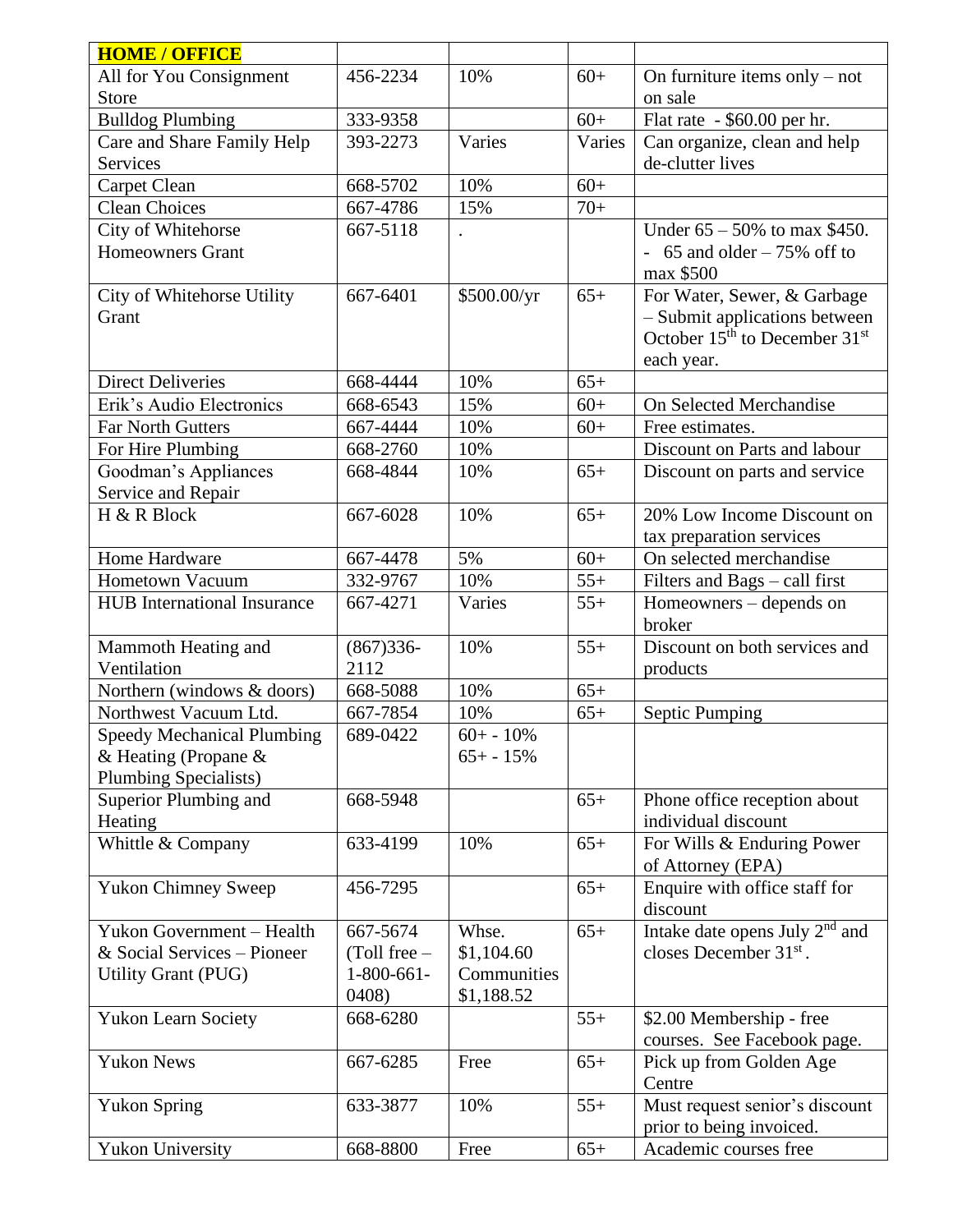| <b>BEAUTY AND BARBER</b>       |          |                     |       |                                      |
|--------------------------------|----------|---------------------|-------|--------------------------------------|
| <b>SERVICES</b>                |          |                     |       |                                      |
| <b>Barbers II</b>              | 667-2006 | \$3 off             | $65+$ | Men's hair cuts only                 |
| <b>Beautiful You Laser and</b> | 667-7799 | 10%                 | $55+$ | On regular priced products and       |
| Aesthetics                     |          |                     |       | services                             |
| <b>Cutting Edge</b>            | 633-5849 | Telephone           | $60+$ | <b>All Services</b>                  |
|                                |          | for discount        |       |                                      |
|                                |          | prices              |       |                                      |
| Heavenly Hair Salon            | 456-7647 | 20%                 | $65+$ | Discount on products and<br>services |
| Hendrick's Barber shop         | 456-2262 | \$6 off             | $65+$ | Men's hair cuts only                 |
| Laura's Hair Services          | 334-3756 | Telephone           | $55+$ | Hair services at Greenwood           |
| May to October                 |          | for discount        |       | Place $-3090 - 3rd$ Ave.             |
|                                |          | prices              |       | Call for appointment                 |
| Tracy's Hair Services -        | 335-3062 | Telephone           | $55+$ | Hair services at Greenwood           |
| November to April              |          | for discount        |       | Place $-3090 - 3rd$ Avenue.          |
|                                |          | prices              |       | Call for appointment                 |
|                                |          |                     |       |                                      |
| <b>SPECIALTY SHOPS</b>         |          |                     |       |                                      |
| <b>Adult Temptations</b>       | 393-3360 | 15%                 | $55+$ | Doesn't open until 12                |
|                                |          |                     |       | You can shop on-line.                |
| Aroma Borealis                 | 667-4372 | 10%                 | $60+$ |                                      |
| <b>Bearpaw Music</b>           | 633-2802 | 10%                 | $55+$ | On regular priced products           |
| Cliffside Country Store and    | 667-6201 | 10%                 | $65+$ | Now at #7 Roundel Road               |
| Greenhouse                     |          |                     |       | Limited to in-store                  |
|                                |          |                     |       | merchandise                          |
| <b>Ibex Valley Greenhouse</b>  | 667-7119 | 10%                 | $65+$ | On regular priced merchandise        |
| In Bloom Flowers               | 633-3366 | 10%                 | $65+$ |                                      |
| <b>Inspired Interiors</b>      | 668-6305 | 15%                 | $60+$ |                                      |
| <b>Itsy-Bitsy Yarn Store</b>   | 335-9276 | <b>Loyalty Card</b> |       | Spend \$150 and get \$15 off         |
|                                |          |                     |       | next purchase                        |
| <b>MacPherson Rentals</b>      | 633-4426 | 10%                 | $+65$ | Off regular priced rentals and       |
|                                |          |                     |       | products                             |
| Mac's Fireweed Books           | 668-2434 | 10%                 | $65+$ |                                      |
| Midnight Sun Emporium          | 668-4350 | 10%                 | $60+$ | On non-sale items                    |
| Murdoch's Gem Shop             | 667-7403 | 10%                 | $55+$ |                                      |
| Paradise Alley Gifts           | 456-4228 | 10%                 | $55+$ | Off all regular priced items         |
| <b>Secure Mobile Shredding</b> | 633-6605 | 10%                 | $65+$ | On-site shredding, plastic           |
|                                |          |                     |       | moving box rentals                   |
| <b>Total Fire Protection</b>   | 667-2614 | 10%                 | $60+$ | Parts and Service                    |
|                                |          |                     |       |                                      |
| <b>FOOD / RESTAURANTS</b>      |          |                     |       |                                      |
| <b>Alpine Bakery</b>           | 668-6871 | 10%                 | $55+$ | Breads only                          |
| Baked Café & Bakery            | 633-6291 | 10%                 | $60+$ |                                      |
| Bigway Foods (Granger)         | 668-6281 | 10%                 | $60+$ | Tuesday only                         |
| 0 Candy's Fruit Stand          | 336-7183 | 10%                 | $60+$ | On Wednesdays -open                  |
|                                |          |                     |       | summer months only                   |
| M&M Meats                      | 667-4106 | 5%                  | $60+$ | 10% off on Tuesdays                  |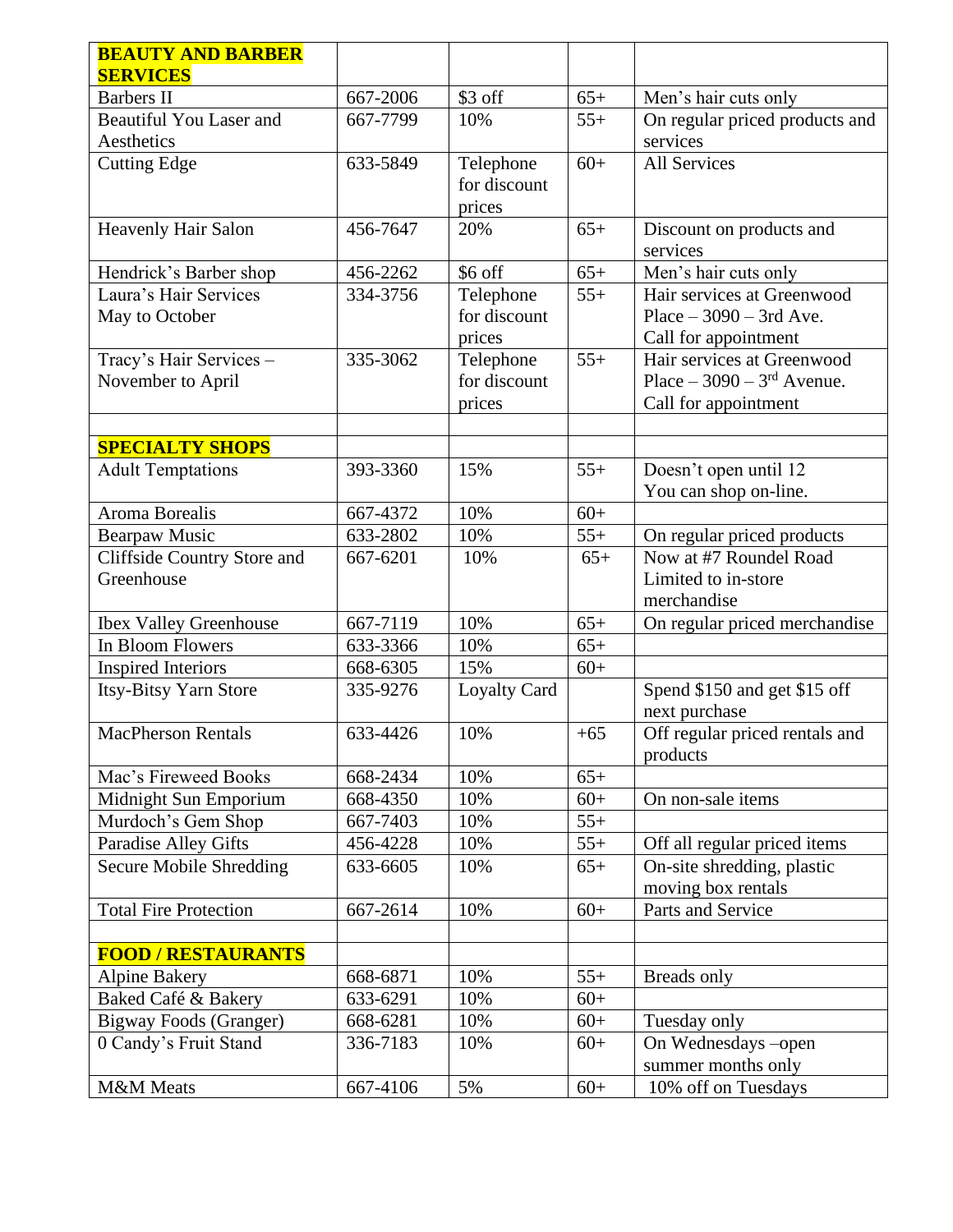| Meals on Wheels (thru                                        | 667-9358 | \$3.00 per    |       | Application completion                        |
|--------------------------------------------------------------|----------|---------------|-------|-----------------------------------------------|
| <b>Whistle Bend Place)</b>                                   |          | meal          |       | required. Pick up or Delivery                 |
|                                                              |          |               |       | on Thursdays                                  |
| <b>Riverside Groceries</b>                                   | 667-7712 | 10%           | $60+$ |                                               |
| <b>Stacey's Butcher Block</b>                                | 393-2565 | 5%            | $60+$ |                                               |
| Super A Riverdale                                            | 667-7860 | 5%            | $65+$ | 10% Mondays and Tuesdays                      |
|                                                              |          |               |       | on non-sale items. 5% other                   |
|                                                              |          |               |       | days                                          |
| Super A – Porter Creek                                       | 633-2265 | 5%            | $65+$ | 10% on Mondays and                            |
|                                                              |          |               |       | Tuesdays on non-sale items.                   |
|                                                              |          |               |       | 5% other days                                 |
| Three Beans                                                  | 668-4908 | 5%            | $65+$ | Yukon residents only                          |
| Wykes Your Independent                                       | 667-6251 | 5% every      | $60+$ | Daily                                         |
| Grocer                                                       |          | day           |       |                                               |
| <b>CLOTHING</b>                                              |          |               |       |                                               |
| <b>Dreamz Clothing Store</b>                                 | 668-3003 | 10%           | $65+$ |                                               |
| (Formerly Zooms)                                             |          |               |       |                                               |
| Due North Maternity and                                      | 667-2229 | 10%           | $60+$ | On regular priced items                       |
| Baby                                                         |          |               |       |                                               |
|                                                              |          |               |       |                                               |
| <b>PETS</b>                                                  |          |               |       |                                               |
| All Paws Veterinary Clinic                                   | 667-7387 | 10%           | $60+$ | Services only. Not products or                |
|                                                              |          |               |       | prescriptions                                 |
| Alpine Veterinary Clinic                                     | 633-5700 | 10%           | $65+$ |                                               |
| <b>C&amp;D</b> Feeds                                         | 633-4620 | 5%            | $65+$ | Discount same as no GST                       |
| <b>Copper Road Veterinary</b>                                | 633-5184 | 10%           | $65+$ |                                               |
| Duffy's Pets and Tanzilla                                    | 668-6350 | 10%           | $65+$ | Discount on regular priced                    |
| <b>Harness Supply</b>                                        |          |               |       | items but NOT on cat and dog                  |
|                                                              |          |               |       | food                                          |
| Feed Store/Pet Junction                                      | 633-4076 | 10%           | $60+$ | Food and treats                               |
| Forever After Pet Cremations                                 | 633-4622 | 10%           | $55+$ | <b>Supplies and Services</b>                  |
|                                                              |          |               |       |                                               |
| <b>HEALTH / RECREATION</b>                                   |          |               |       |                                               |
| <b>Better Bodies Cross Training</b>                          | 633-5245 | \$25/month    | $65+$ | Beta Membership                               |
| <b>Canada Games Centre</b>                                   | 667-4FUN | 50%           | $60+$ | On all adult leisure programs.                |
|                                                              | 667-4386 |               |       |                                               |
| City of Whitehorse -                                         | 667-6401 | Mobility      |       | Must complete and sign                        |
| <b>Accessible Parking Permit</b>                             |          | difficulties  |       | application. \$25.00 fee upon                 |
|                                                              |          |               |       | issuance of parking permit.                   |
| I.D.A. Pharmacy                                              | 667-2120 | 10%           | $65+$ | Regular priced non-                           |
|                                                              |          |               |       | prescription items                            |
| I.D.A. Pharmacy                                              | 667-2120 | 20%           | $50+$ | Tuesdays only on health and<br>wellness items |
|                                                              | 667-7491 | 10%           | $65+$ | Parts and accessories                         |
| <b>Listers Motor Sports</b><br><b>Meadow Lakes Golf Club</b> | 668-4653 | \$25.00 for 9 | $60+$ |                                               |
|                                                              |          | holes         |       | As of May in the current year                 |
| <b>Medicine Chest Pharmacy</b>                               | 668-7000 | 10%           | $60+$ | Not Prescriptions – both                      |
|                                                              |          |               |       | locations                                     |
| Northern Denture Clinic                                      | 668-6818 |               |       | Prices already discounted or                  |
|                                                              |          |               |       | covered by Pharmacare                         |
|                                                              |          |               |       |                                               |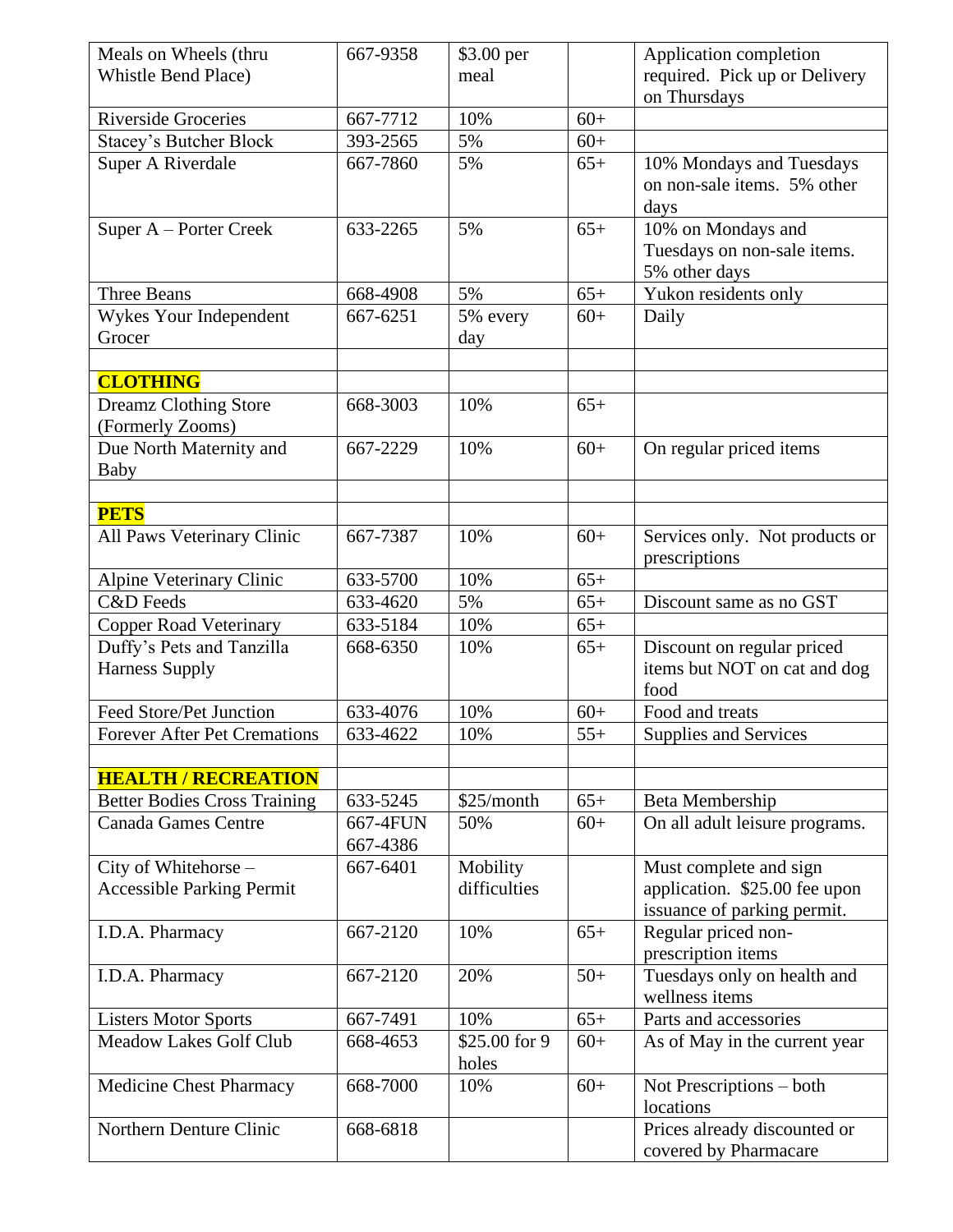| Physio Plus                                               | 668-4886                         | Treatment                  | $65+$ | \$60.00 per treatment                                                         |
|-----------------------------------------------------------|----------------------------------|----------------------------|-------|-------------------------------------------------------------------------------|
|                                                           |                                  | Only                       |       |                                                                               |
| Shopper's Drug Mart - Main<br><b>Street</b>               | 667-2485                         | 20%                        | $55+$ | On Thursdays                                                                  |
| Shopper's Drug Mart -<br><b>Qwanlin Mall</b>              | 667-6633                         | 20%                        | $55+$ | On Thursdays                                                                  |
| Northern Hospital Supplies                                | 668-5083                         | 15%                        | $65+$ | On Thursdays                                                                  |
| Mr. Pain Reg. Massage<br>Therapy                          | 336-4790                         | 10%                        | $55+$ | Deep Tissue Massage - house<br>calls                                          |
| Vision Express Optical Ltd.                               | 668-4262                         | 10%                        | $+65$ | Discount does not apply to<br>Pharmacare covered items                        |
| Whitehorse Cross Country Ski<br>Club                      | 668-4477                         | \$205/yearly<br>\$8.00/day | $+65$ |                                                                               |
|                                                           |                                  |                            |       |                                                                               |
| <b>TRAVEL / TOURISM</b>                                   |                                  |                            |       |                                                                               |
| Air Canada                                                | 1-888-247-<br>2262               | 10%                        | $65+$ | Regular price airfare                                                         |
| Air North                                                 | 668-2228<br>$1-800-661-$<br>0407 | 10%                        | $60+$ | Discount off airfare                                                          |
| Alaska Ferry                                              | 1-800-382-<br>9229               | 10%                        | $65+$ | Restrictions apply – call for<br>details – Alaska ports only                  |
| City of Whitehorse Transit                                | 667-7433                         | \$2.50/ride                | $60+$ | 10 tickets - \$10. Month<br>\$26.00. same on handibus.<br>Must meet criteria. |
| City of Whitehorse - Handibus<br>"Application on line"    | 668-8394                         | \$2.50 / ride              |       | Must meet criteria<br>need to book ahead<br>10 ticket Strip-\$10 Month \$26   |
| <b>Edgewater Inn</b>                                      | 667-2572                         | 10%                        | $65+$ | Rooms only                                                                    |
| <b>Focus Travel</b>                                       | 456-6666                         | 5%                         | $65+$ | Discount on specific store<br>items                                           |
| <b>High Country Inn</b>                                   | 667-4471                         | 10%                        | $65+$ | Rooms only                                                                    |
| MacBride Museum of Yukon                                  | 667-2709                         | \$1.00 off                 | $+55$ | \$1.00 off adult rate                                                         |
| Muktuk Adventures Ltd.                                    | 668-3647                         | 20%                        |       | Yukoner rate including seniors                                                |
| <b>Yukon Campgrounds</b>                                  | 667-5340                         | Free                       | $65+$ | Season pass/Yukon Residents                                                   |
| <b>Yukon Government - Fishing</b><br>and Hunting Licenses | 667-5221                         | Free                       | $65+$ | <b>Yukon Residents Only</b>                                                   |
| <b>Yukon Art Centre</b>                                   | 667-8575                         | Varies                     | $65+$ | Varies with each performance                                                  |
| <b>Yukon Transportation</b><br>Museum                     | 668-4792                         |                            | $55+$ | Senior single admission is<br>\$8.40 Senior annual<br>membership is \$15.00.  |
| <b>COMMUNITIES</b>                                        |                                  |                            |       |                                                                               |
| <b>Carmacks</b>                                           |                                  |                            |       |                                                                               |
| <b>Tatchun Centre Store</b>                               | $(867)863-$<br>6171              | 10%                        | $65+$ | Not valid on sale items, dairy,<br>tobacco or lottery                         |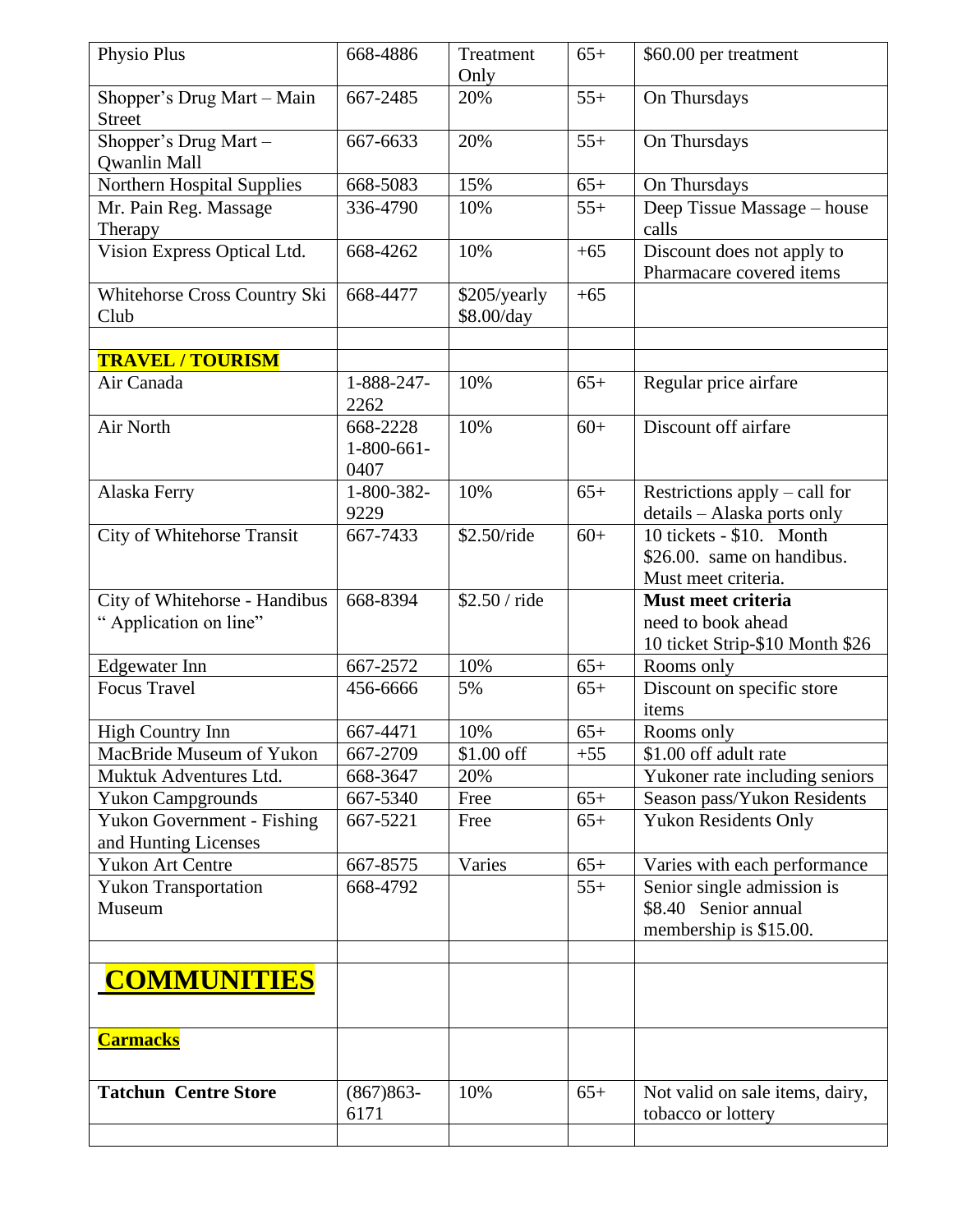| <b>Faro</b>                                       |                      |                             |       |                                                                                                      |
|---------------------------------------------------|----------------------|-----------------------------|-------|------------------------------------------------------------------------------------------------------|
| <b>Faro Studio Hotel and</b><br><b>Restaurant</b> | $(867)994-$<br>3003  |                             | $60+$ | Group discounts only<br>(example – Carpet bowling<br>tournament group)                               |
|                                                   |                      |                             |       |                                                                                                      |
| <b>Haines Junction</b>                            |                      |                             |       |                                                                                                      |
| <b>Raven's Rest Inn</b>                           | $(867)634-$<br>2500  |                             |       | Yukoner rate only during Oct<br>to April - \$150 per night.<br>Check website for period<br>specials. |
| <b>Source Motors Ltd.</b>                         | $(867)634-$<br>2268  |                             |       | \$.02 cents a litre discount<br>when using card lock account                                         |
| <b>Keno City (Elsa)</b>                           |                      |                             |       |                                                                                                      |
| <b>Keno City Mining Museum</b>                    | $(867)995-$<br>3103  | $$1.00$ off                 | $60+$ | Discount on regular admission<br>price                                                               |
| <b>Mayo</b>                                       |                      |                             |       |                                                                                                      |
| Mayo Bigway                                       | $(867)$ 996-<br>2328 | 10%<br>everyday             | $65+$ | Not valid on sale items, dairy,<br>tobacco or lottery                                                |
| <b>Dawson City</b>                                |                      |                             |       |                                                                                                      |
| Bombay Peggy's                                    | $(867)993-$<br>6969  |                             |       | Yukon rates only from mid-<br>September. No discounts<br>during summer.                              |
| Bonanza Gold Motel & RV<br>Park                   | $(867)993-$<br>6789  | 10%                         | $60+$ | Discount applies to rooms in<br>motel all year for Yukon<br>residents                                |
| <b>Bonanza Market</b>                             | $(867)993-$<br>6567  | 10%                         | $65+$ | Off regular price items. Not<br>on sale items, dairy, tobacco or<br>lottery                          |
| Dawson City Golf Course                           | $(867)993-$<br>2500  | Discounted<br>fees          | $60+$ | \$5.00 off for nine holes<br>\$10.00 off for 18 holes                                                |
| Dawson City General Store                         | $(867)993-$<br>5475  | 10%                         | $65+$ | Except dairy, produce,<br>cigarettes, and sale items                                                 |
| Dawson Hardware                                   | $(867)993-$<br>5433  | 10%                         | $65+$ | Off regular priced rates                                                                             |
| Downtown Hotel                                    | $1-800-661-$<br>0541 | \$20.00 off<br>regular rate | $65+$ | \$20.00 off of regular room rate                                                                     |
| Eldorado Hotel                                    | $(867)993-$<br>5451  |                             | $60+$ | Per room:<br>$60 + - $155.00$<br>Yukoner rate - \$149.00<br>No discount in restaurant                |
| <b>Klondike Kates Cabins</b>                      | $(867)993-$<br>6527  | \$5.00 off                  | $55+$ | \$5.00 off the lowest cabin rate                                                                     |